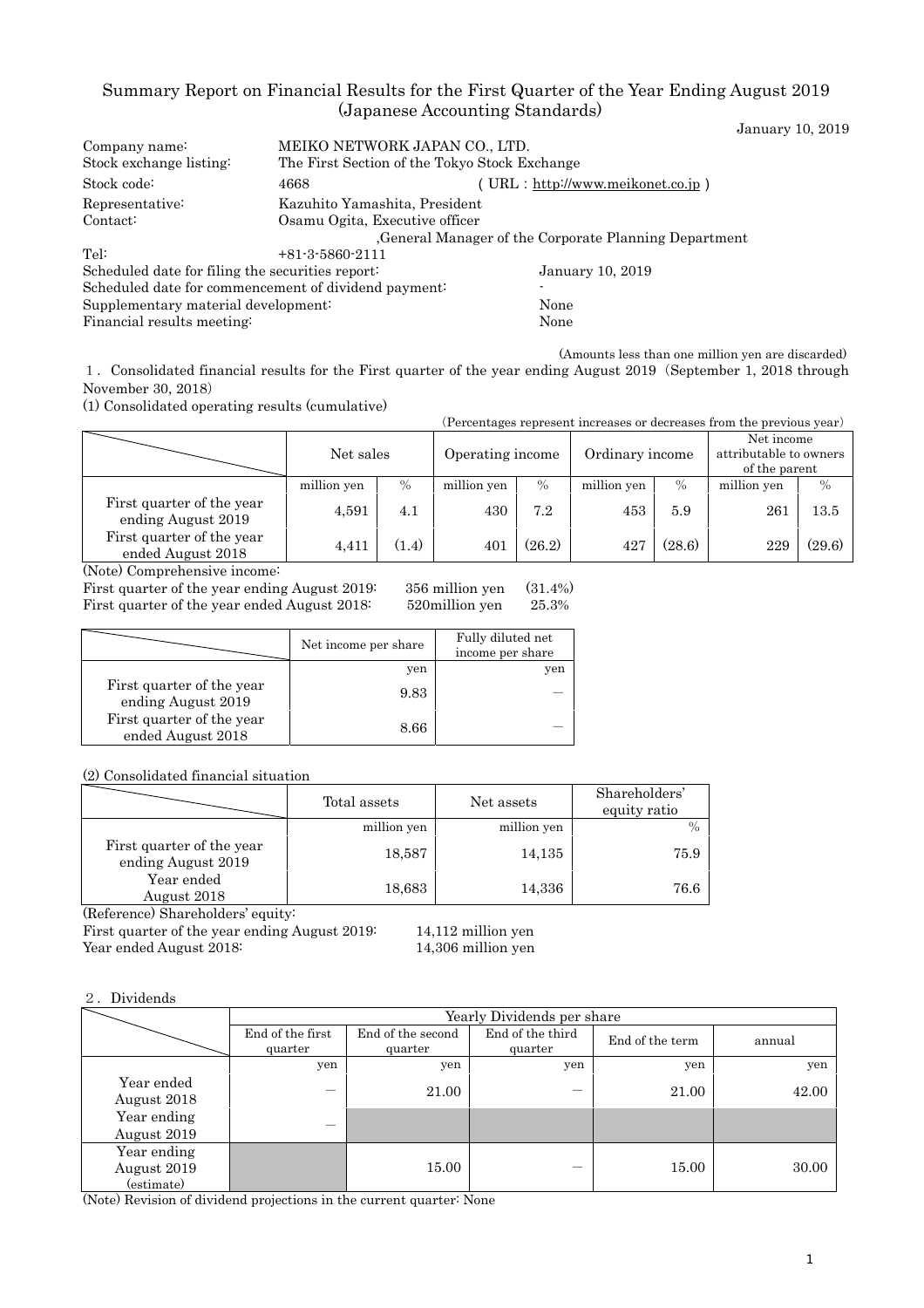3.Forecast of consolidated financial results for fiscal year ending August 2019 (September 1, 2018 through August 31, 2019)

| and from the second quarter of the previous year for the second quarter figures. |             |      |                  |      |                 |         |                                                       |               |                         |
|----------------------------------------------------------------------------------|-------------|------|------------------|------|-----------------|---------|-------------------------------------------------------|---------------|-------------------------|
|                                                                                  | Net sales   |      | Operating income |      | Ordinary income |         | Net income<br>attributable to<br>owners of the parent |               | Net income<br>per share |
|                                                                                  | million yen | $\%$ | million yen      | $\%$ | million yen     | $\%$    | million yen                                           | $\frac{0}{0}$ | yen                     |
| Second<br>quarter<br>(cumulative)                                                | 10.240      | 4.8  | 1,240            | 4.5  | 1,280           | $1.5\,$ | 690                                                   | $1.0\,$       | 25.98                   |
| Full-year                                                                        | 20,320      | 6.3  | 1,860            | 29.0 | 1,940           | 24.5    | 1,020                                                 | 55.2          | 38.41                   |

(Percentages represent increases or decreases from the previous year for the full-year figures, and from the second quarter of the previous year for the second quarter figures.)

(Note) Revision of consolidated earnings projections' numerical values in the current quarter: None

## (Notes)

- (1) Changes of important subsidiaries during the period (changes of specific subsidiaries in accordance with changes in the scope of consolidation): None
- (2) Application of particular accounts procedures to the preparation of quarterly consolidated financial statements: None
- (3) Changes in accounting policies and changes or restatement of accounting estimates

| (i) Changes in accounting policies caused by revision of accounting standards: | None |
|--------------------------------------------------------------------------------|------|
| $(i)$ Changes in accounting policies other than $(i)$ :                        | None |
| (iii) Changes in accounting estimates:                                         | None |
| $(iv)$ Restatement:                                                            | None |

## (4) Number of outstanding issues (common stock)

| (i) Number of outstanding shares at the end of the period (including treasury stock) |                    |  |  |  |
|--------------------------------------------------------------------------------------|--------------------|--|--|--|
| First quarter of the year ending August 2019:                                        | 27,803,600 shares  |  |  |  |
| Year ended August 2018:                                                              | 27,803,600 shares  |  |  |  |
| (ii) Number of shares of treasury stock at the end of the period:                    |                    |  |  |  |
| First quarter of the year ending August 2019:                                        | $1,246,574$ shares |  |  |  |
| Year ended August 2018:                                                              | $1,246,573$ shares |  |  |  |
| (iii) Average number of shares during the period (accumulated consolidated quarter)  |                    |  |  |  |
| First quarter of the year ending August 2019:                                        | 26,557,026 shares  |  |  |  |
| First quarter of the year ended August 2018:                                         | 26,557,027 shares  |  |  |  |

※ This financial summary falls outside the scope of quarterly review procedures.

#### ※ Explanation of the appropriate use of the forecasts of financial results, and other noteworthy matters

Forward-looking statements in the document, such as earnings forecasts, are based on current information in the possession of the company and certain assumptions the company thinks reasonable. Actual results may differ remarkably from the statements due to a variety of different factors.

## (About change of money unit)

The amounts of items and other matters listed in the Company's quarterly consolidated financial statements have been stated in thousands of yen, but from the first quarter consolidated accounting period and the first quarter consolidated interim period under review, We changed it to be stated in million yen unit.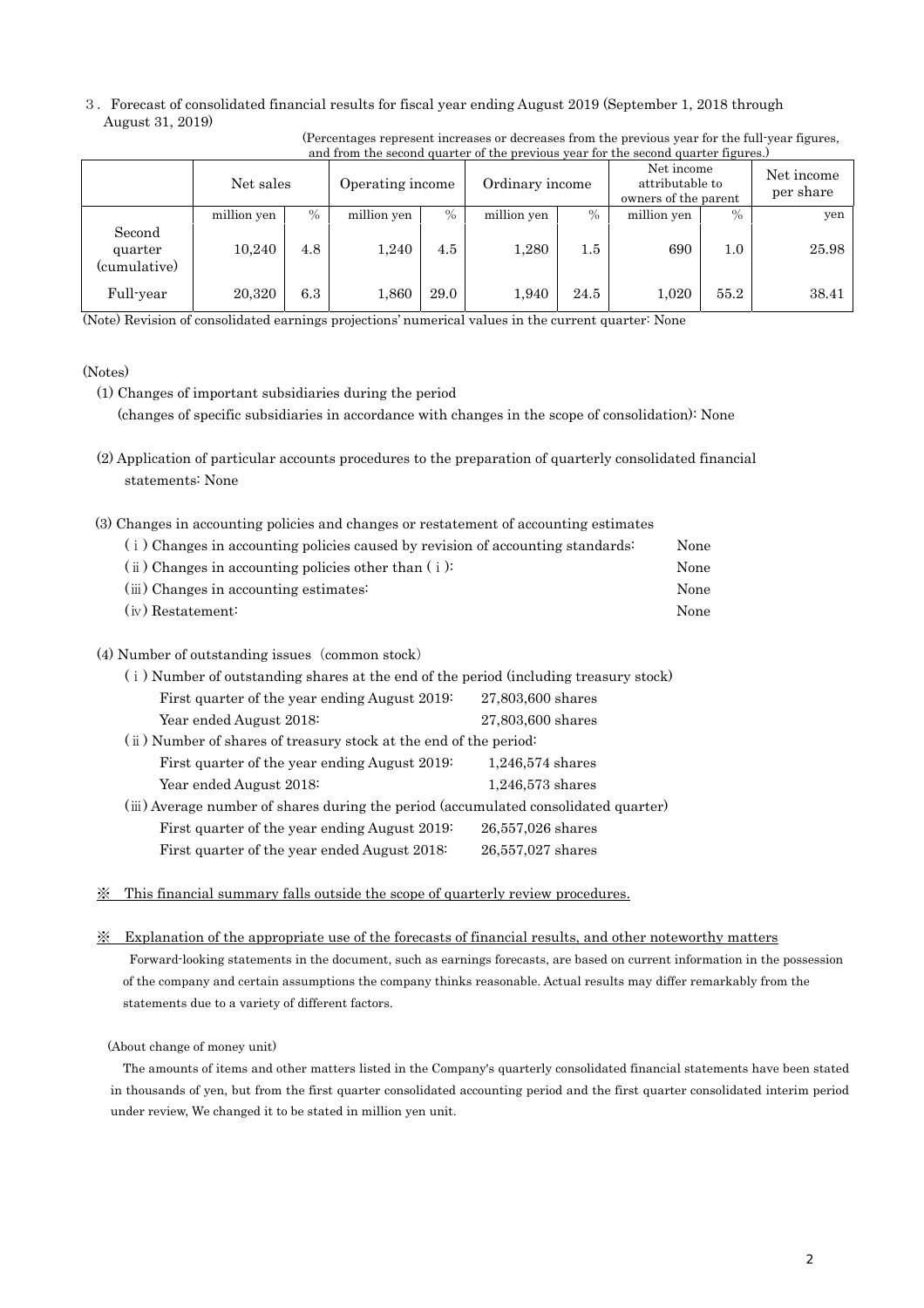| Term                                                                               |               |                                                                                                  | First quarter of the year<br>ended August 2018 | First quarter of the year<br>ending August 2019 |                                     |  |
|------------------------------------------------------------------------------------|---------------|--------------------------------------------------------------------------------------------------|------------------------------------------------|-------------------------------------------------|-------------------------------------|--|
|                                                                                    |               | From September 1, 2017<br>From September 1, 2018<br>to November 30, 2017<br>to November 30, 2018 |                                                |                                                 |                                     |  |
| <b>Fiscal Period</b>                                                               |               | Operating<br>results                                                                             | Same period<br>the previous<br>year            | Operating<br>results                            | Same period<br>the previous<br>year |  |
| Number of Meiko Gijuku directly operated schools                                   |               | 233                                                                                              | $+2$                                           | 231                                             | (2)                                 |  |
| Number of Meiko Gijuku directly operated schools<br>(MAXIS)                        |               | 95                                                                                               | $+2$                                           | 93                                              | (2)                                 |  |
| Number of Meiko Gijuku directly operated schools<br>(KLINE)                        |               |                                                                                                  |                                                | 42                                              | +42                                 |  |
| Number of Meiko Gijuku franchised schools                                          | 1,741         | (36)                                                                                             | 1,655                                          | (86)                                            |                                     |  |
| Total number of Meiko Gijuku schools                                               |               | 2,069                                                                                            | (32)                                           | 2,021                                           | (48)                                |  |
| Number of registered students<br>of Meiko Gijuku directly operated schools         |               | 17,076                                                                                           | (987)                                          | 16,069                                          | (1,007)                             |  |
| Number of registered students<br>of Meiko Gijuku directly operated schools (MAXIS) |               | 6,769                                                                                            | (296)                                          | 6712                                            | (57)                                |  |
| Number of registered students<br>of Meiko Gijuku directly operated schools (KLINE) |               |                                                                                                  |                                                | 2,815                                           | $+2,815$                            |  |
| Number of registered students<br>of Meiko Gijuku franchised schools                |               | 107,222                                                                                          | (4,721)                                        | 96,108                                          | (11, 114)                           |  |
| Total number of registered students<br>of Meiko Gijuku schools                     |               | 131,067                                                                                          | (6,004)                                        | 121,704                                         | (9,363)                             |  |
| Sales from Meiko Gijuku directly operated schools                                  | (million yen) | 2,025                                                                                            | (111)                                          | 2,215                                           | $+189$                              |  |
| Sales from Meiko Gijuku franchised schools $\frac{1}{2}$ 1                         | (million yen) | 1,199                                                                                            | (66)                                           | 1,192                                           | $\left(6\right)$                    |  |
| Sales from others                                                                  | (million yen) | 1,186                                                                                            | $+113$                                         | 1,183                                           | (3)                                 |  |
| <b>Total Sales</b>                                                                 | (million yen) | 4,411                                                                                            | (64)                                           | 4,591                                           | $+179$                              |  |
| Sales from Meiko Gijuku directly operated schools                                  | (million yen) | 2,025                                                                                            | (111)                                          | 2,215                                           | $+189$                              |  |
| System-wide sales from Meiko Gijuku<br>franchised schools                          | (million yen) | 7,983                                                                                            | (409)                                          | 7,405                                           | (578)                               |  |
| Total system-wide sales from Meiko Gijuku schools ※2                               | (million yen) | 10,008                                                                                           | (520)                                          | 9,620                                           | (388)                               |  |

|  |  |  | (Reference) Trend of numbers of Meiko Gijuku schools and registered students and system wide sales |
|--|--|--|----------------------------------------------------------------------------------------------------|
|  |  |  |                                                                                                    |

※ 1 Sales from Meiko Gijuku franchised schools represent royalty revenues and sales of products.

2 Total system-wide sales from Meiko Gijuku schools represent the sum of total sales of Meiko Gijuku directly operated schools, including entrance fees, tuition, materials fees, and examination fees, and the total sales of Meiko Gijuku franchised schools, including entrance fees and tuition. Materials fees, and examination fees of franchised schools are excluded.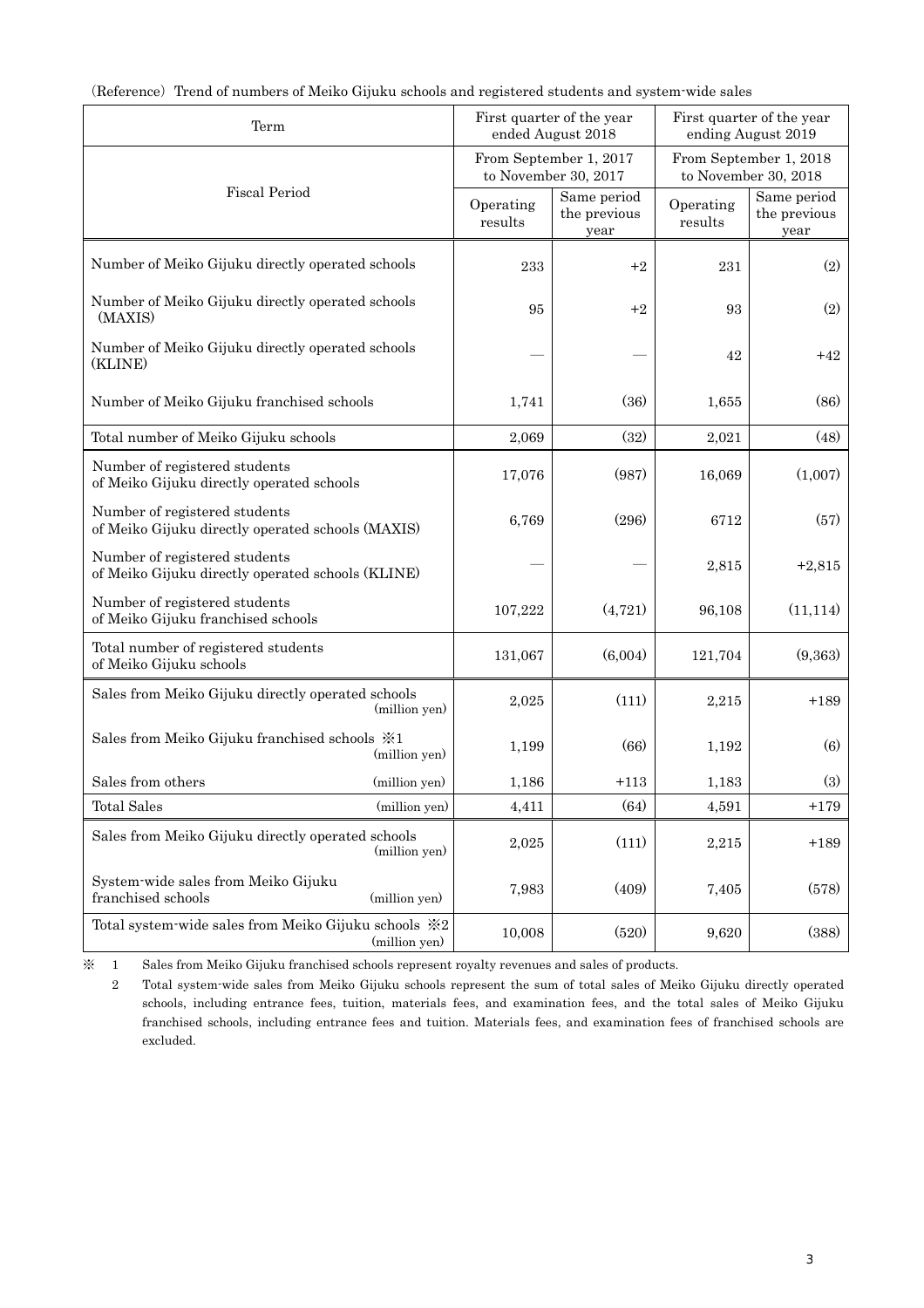# Summary of consolidated financial statements (1) Consolidated balance sheets

|                                                             |                             | (Million yen)               |
|-------------------------------------------------------------|-----------------------------|-----------------------------|
|                                                             | End of previous fiscal year | End of first quarter of the |
|                                                             | (As of August 31, 2018)     | fiscal year                 |
|                                                             |                             | (As of November 30, 2018)   |
| Assets                                                      |                             |                             |
| Current assets                                              |                             |                             |
| Cash and deposits                                           | 6,508                       | 6.632                       |
| Accounts receivable - trade                                 | 1,286                       | 1,298                       |
| Securities                                                  | 200                         | 100                         |
| Merchandise                                                 | 369                         | 362                         |
| Work in process                                             | 11                          | 11                          |
| Supplies                                                    | 11                          | 12                          |
| Advance payments - trade                                    | 107                         | 20                          |
| Prepaid expenses                                            | 263                         | 256                         |
| Other                                                       | 269                         | 183                         |
| Allowance for doubtful accounts                             | (67)                        | (85)                        |
| Total current assets                                        | 8,959                       | 8,794                       |
| Non-current assets                                          |                             |                             |
| Property, plant and equipment                               |                             |                             |
| Buildings and structures                                    | 1,397                       | 1,435                       |
| Accumulated depreciation                                    | (769)                       | (737)                       |
| Buildings and structures, net                               | 627                         | 698                         |
| Tools, furniture and fixtures                               | 365                         | 368                         |
| Accumulated depreciation                                    | (304)                       | (295)                       |
| Tools, furniture and fixtures, net                          | 60                          | 72                          |
| Land                                                        | 446                         | 446                         |
| Total property, plant and equipment                         | 1,134                       | 1,216                       |
| Intangible assets                                           |                             |                             |
| Goodwill                                                    | 3,251                       | 3,139                       |
| Software                                                    | 178                         | 164                         |
| Telephone subscription right                                | 6                           | 6                           |
| Total intangible assets                                     | 3,436                       | 3,310                       |
| Investments and other assets                                |                             |                             |
| Investment securities                                       | 3,724                       | 3,871                       |
| Long-term loans receivable from subsidiaries and associates | 20                          |                             |
| Long-term prepaid expenses                                  | 85                          | 83                          |
| Deferred tax assets                                         | 148                         | 153                         |
| Lease and guarantee deposits                                | 937                         | 922                         |
| Long-term time deposits                                     | 200                         | 200                         |
| Other                                                       | 36                          | 36                          |
| Total investments and other assets                          | 5,152                       | 5,266                       |
| Total non-current assets                                    | 9,723                       | 9,793                       |
| Total assets                                                | 18,683                      | 18,587                      |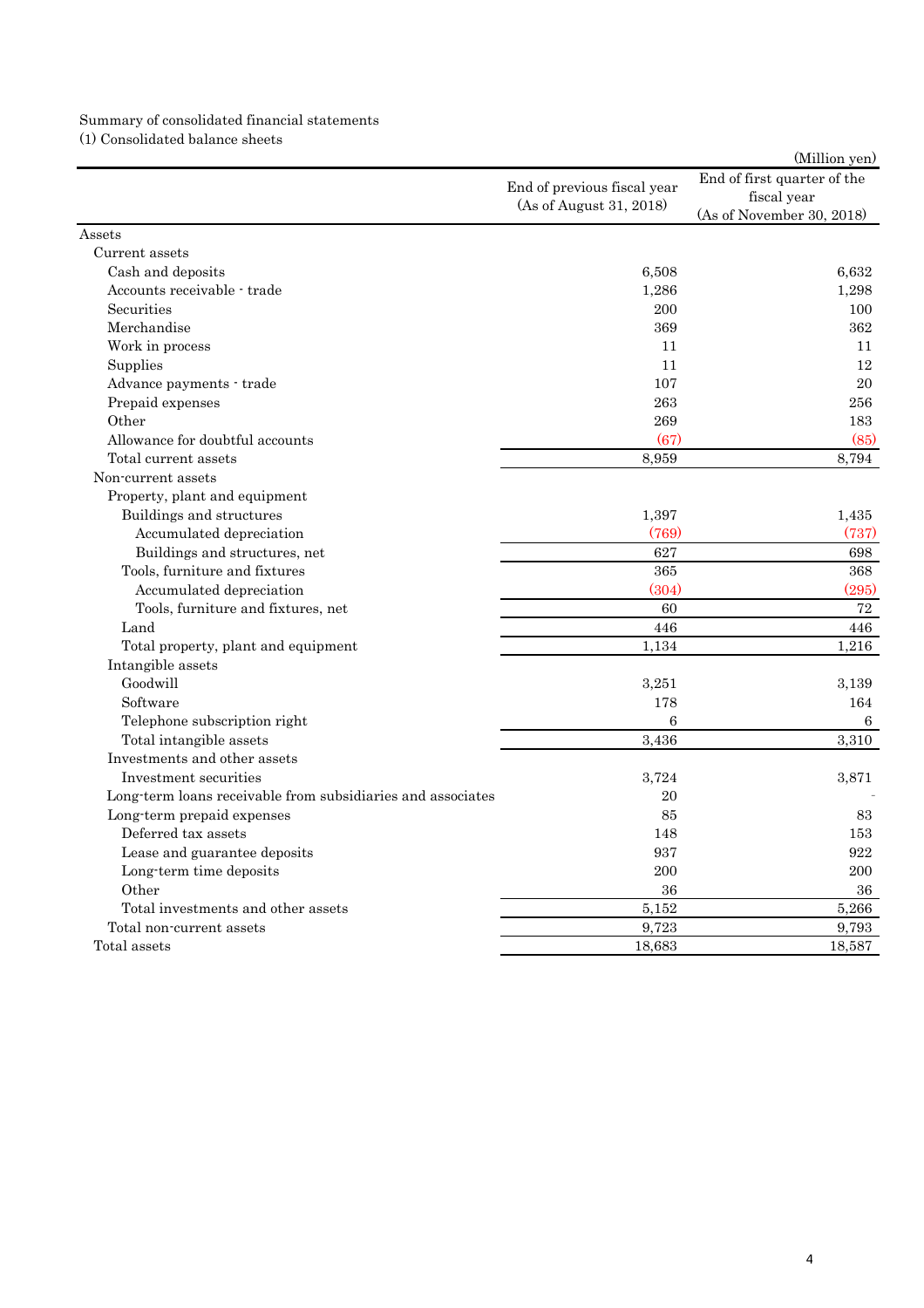|                                                       |                             | (Million yen)                              |
|-------------------------------------------------------|-----------------------------|--------------------------------------------|
|                                                       | End of previous fiscal year | End of first quarter of the<br>fiscal year |
|                                                       | (As of August 31, 2018)     | (As of November 30, 2018)                  |
| Liabilities                                           |                             |                                            |
| Current liabilities                                   |                             |                                            |
| Accounts payable · trade                              | 184                         | 209                                        |
| Short-term loans payable                              | 70                          | 102                                        |
| Accounts payable - other                              | 145                         | 112                                        |
| Accrued expenses                                      | 1,018                       | 781                                        |
| Income taxes payable                                  | 209                         | 277                                        |
| Accrued consumption taxes                             | 68                          | 180                                        |
| Advances received                                     | 1,379                       | 1,181                                      |
| Deposits received                                     | 83                          | 201                                        |
| Provision for bonuses                                 | 350                         | 540                                        |
| Provision for sales returns                           | 29                          | 29                                         |
| Other                                                 | 23                          | 44                                         |
| Total current liabilities                             | 3,563                       | 3,662                                      |
| Non-current liabilities                               |                             |                                            |
| Long-Term loans payable                               |                             | 74                                         |
| Net defined benefit liability                         | 72                          | 73                                         |
| Long-term accounts payable-other to employees         | 130                         | 118                                        |
| Long-term accounts payable-other to officers          | 176                         | 117                                        |
| Deferred tax liabilities                              | 111                         | 102                                        |
| Asset retirement obligations                          | 273                         | 284                                        |
| Long-term guarantee deposited                         | 17                          | 17                                         |
| Other                                                 | $\overline{0}$              |                                            |
| Total non-current liabilities                         | 782                         | 789                                        |
| Total liabilities                                     | 4,346                       | 4,451                                      |
| Net assets                                            |                             |                                            |
| Shareholders' equity                                  |                             |                                            |
| Capital stock                                         | 972                         | 972                                        |
| Capital surplus                                       | 909                         | 909                                        |
| Retained earnings                                     | 13,315                      | 13,018                                     |
| Treasury shares                                       | (1,643)                     | (1,643)                                    |
| Total shareholders' equity                            | 13,554                      | 13,257                                     |
| Accumulated other comprehensive income                |                             |                                            |
| Valuation difference on available-for-sale securities | 738                         | 839                                        |
| Foreign currency translation adjustment               | 14                          | 14                                         |
| Total accumulated other comprehensive income          | 752                         | 854                                        |
| Non-controlling interests                             | 30                          | 23                                         |
| Total net assets                                      | 14,336                      | 14,135                                     |
| Total liabilities and net assets                      | 18,683                      | 18,587                                     |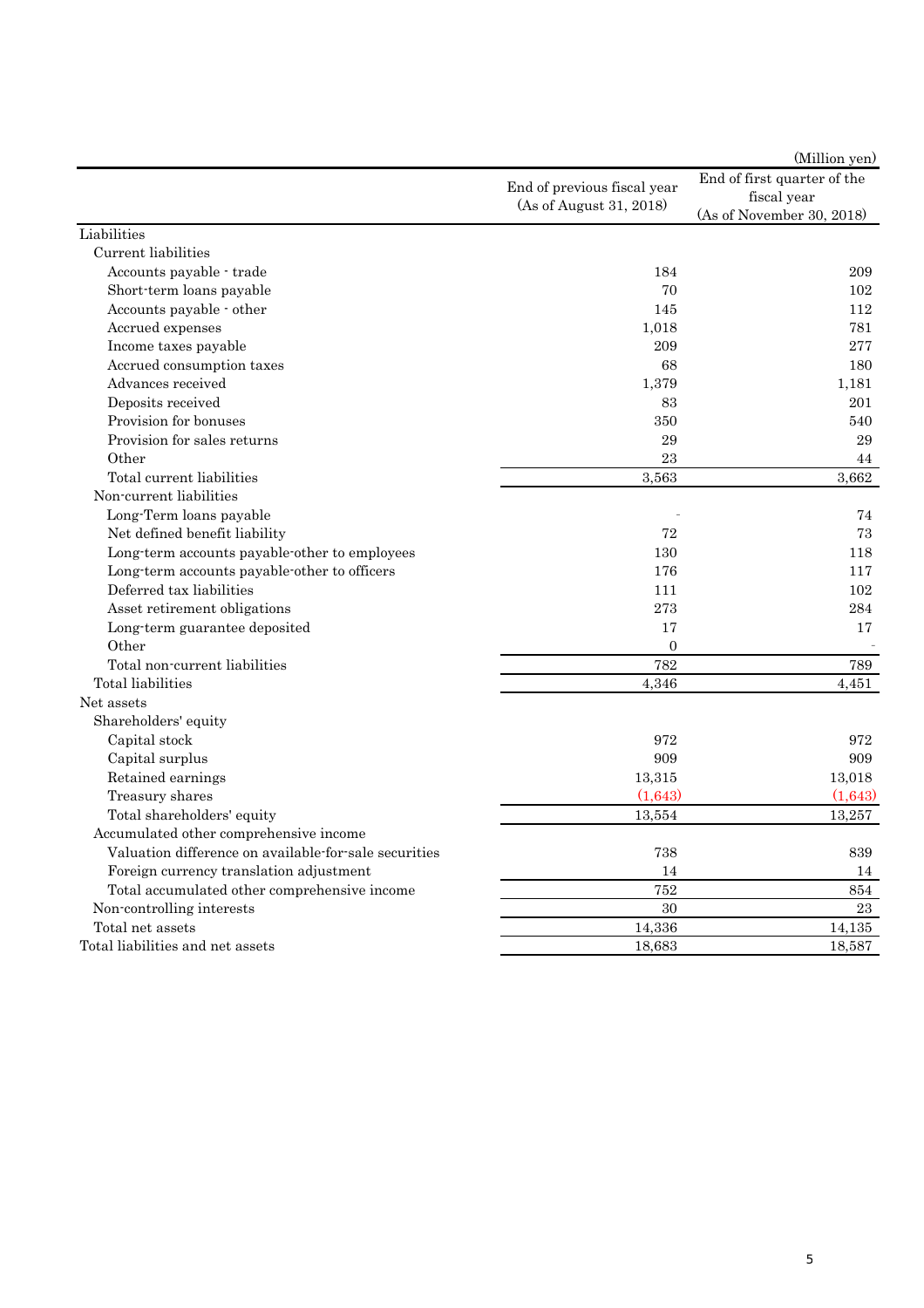# **Segment Information**

- Ⅰ Three months ended November 30, 2017(From September 1, 2017 to November 30, 2017)
- 1.Information about Segment Sales and Income (Loss)

|                      |                                                    |                                          |                           |       |         | (Million of Yen) |
|----------------------|----------------------------------------------------|------------------------------------------|---------------------------|-------|---------|------------------|
|                      | Reportable segment                                 |                                          |                           |       |         |                  |
|                      | Meiko<br>Gijuku<br>directly<br>operated<br>schools | Meiko<br>Gijuku<br>franchised<br>schools | Supplemental<br>education | Total | Others* | Total            |
| Net sales            |                                                    |                                          |                           |       |         |                  |
| Sales to third party | 2,025                                              | 1,199                                    | 102                       | 3,327 | 1,083   | 4,411            |
| Intersegment sales   | –                                                  | 121                                      |                           | 121   | 39      | 160              |
| Total                | 2,025                                              | 1,320                                    | 102                       | 3,449 | 1,122   | 4,572            |
| Segment income(loss) | 29                                                 | 574                                      | $\triangle 10$            | 593   | 154     | 748              |

(Note)\* "Others" consists of the operating segments not included in reportable segments. It includes Meiko Soccer Business, Waseda Academy Kobetsu Schools, Kids Business, and other businesses of consolidated subsidiaries.

2.Difference between the Total of the Reportable Segments' Measures of Profit or Loss and Income according to Consolidated Quarterly Statements of Income, and the Main Components of the Difference (Matters related to Adjustment of Difference)

|                                                             | (Million of Yen) |
|-------------------------------------------------------------|------------------|
| Income(Loss)                                                | Amount           |
| Reportable segment total                                    | 593              |
| Income(Loss) for "Others" category                          | 154              |
| Corporate expenses <sup>*</sup>                             | (346)            |
| Operating income reported on quarterly statements of income | 401              |

(Note)\* Corporate expenses are mainly expenses that relate to the General Affairs section of the parent company that are not attributable to the reportable segment.

- Ⅱ Three months ended November 30, 2018 (From September 1, 2018 to November 30, 2018)
- 1.Information about Segment Sales and Income (Loss)

|                      |                                                    |                                          |                           |       |         | (Million of Yen) |
|----------------------|----------------------------------------------------|------------------------------------------|---------------------------|-------|---------|------------------|
|                      | Reportable segment                                 |                                          |                           |       |         |                  |
|                      | Meiko<br>Gijuku<br>directly<br>operated<br>schools | Meiko<br>Gijuku<br>franchised<br>schools | Supplemental<br>education | Total | Others* | Total            |
| Net sales            |                                                    |                                          |                           |       |         |                  |
| Sales to third party | 2,215                                              | 1,192                                    | 96                        | 3,504 | 1,086   | 4,91             |
| Intersegment sales   |                                                    | 150                                      |                           | 150   | 37      | 187              |
| Total                | 2,215                                              | 1,342                                    | 96                        | 3,654 | 1,123   | 4,778            |
| Segment income(loss) | (7)                                                | 561                                      | (3)                       | 550   | 155     | 706              |

(Note)\* "Others" consists of the operating segments not included in reportable segments. It includes Meiko Soccer Business, Waseda Academy Kobetsu Schools, Kids Business, and other businesses of consolidated subsidiaries.